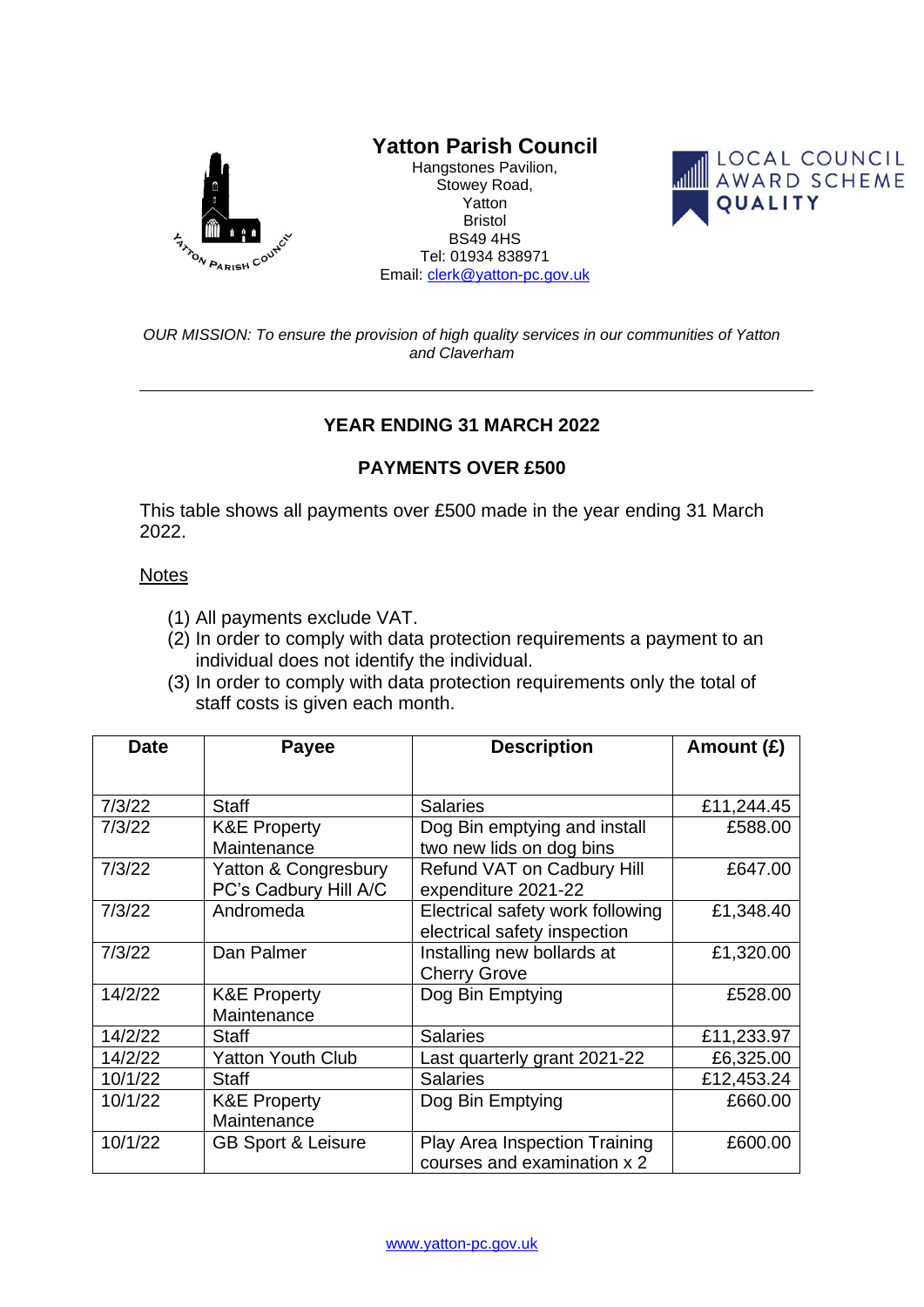| 10/1/22  | <b>Lister Wilder</b>                      | Tractor exhaust system                                                                                                                                  | £631.79    |
|----------|-------------------------------------------|---------------------------------------------------------------------------------------------------------------------------------------------------------|------------|
|          |                                           | replacement                                                                                                                                             |            |
| 13/12/21 | <b>Staff</b>                              | <b>Salaries</b>                                                                                                                                         | £11,112.24 |
| 13/12/21 | <b>PJ Orchard Architects</b>              | Final balance of wok on the<br>cemetery planning application.                                                                                           | £500.00    |
| 13/12/21 | <b>Rialtas</b>                            | Providing support and<br>maintenance of the Omega<br>accounts package.                                                                                  | £506.00    |
| 13/12/21 | <b>K&amp;E Property</b><br>Maintenance    | Dog Bin Emptying                                                                                                                                        | £528.00    |
| 13/12/21 | <b>Audio Visual Direct</b>                | To supply and configure 2<br>desktop mics (plus £50<br>balance of additional cost of a<br>swan neck mic) and integrate<br>all mics to the hearing loop. | £650.00    |
| 13/12/21 | <b>WGS Lighting</b>                       | To test and then erect the<br>Christmas lights display and<br>remove again in January<br>2022.                                                          | £2,780.00  |
| 8/11/21  | <b>Staff</b>                              | <b>Salaries</b>                                                                                                                                         | £11,049.00 |
| 8/11/21  | <b>Country Services</b>                   | <b>Bat Survey for cemetery</b><br>planning application                                                                                                  | £828.00    |
| 8/11/21  | Farm & Country Liaison<br><b>Services</b> | <b>Ecology Report for cemetery</b><br>planning application                                                                                              | £765.05    |
| 8/11/21  | <b>K&amp;E Property</b><br>Maintenance    | Dog Bin Emptying                                                                                                                                        | £511.50    |
| 8/11/21  | <b>Complete Weed Control</b>              | <b>Street Weed Kill</b>                                                                                                                                 | £510.00    |
| 8/11/21  | <b>Yatton Moor PCC</b>                    | Grant for church clock repairs                                                                                                                          | £500.00    |
| 11/10/21 | <b>Staff</b>                              | <b>Salaries</b>                                                                                                                                         | £10,891.00 |
| 11/10/21 | <b>K&amp;E Property</b><br>Maintenance    | September Dog Bin Emptying                                                                                                                              | £632.50    |
| 11/10/21 | <b>Yatton Youth Club</b>                  | Third quarter of annual grant                                                                                                                           | £6,325.00  |
| 11/10/21 | <b>PKF Littlejohn</b>                     | <b>External Audit Fees</b>                                                                                                                              | £600.00    |
| 13/9/21  | <b>North Somerset Council</b>             | <b>Strawberry Line Management</b><br>Grant                                                                                                              | £1,000.00  |
| 13/9/21  | Andromeda                                 | <b>Electrical Installation Condition</b><br>Report                                                                                                      | £500.00    |
| 13/9/21  | <b>K&amp;E Property</b><br>Maintenance    | <b>August Dog Bin Emptying</b>                                                                                                                          | £506.00    |
| 11/8/21  | <b>Staff</b>                              | <b>Salaries</b>                                                                                                                                         | £10,866.51 |
| 11/8/21  | <b>Wellspring Counselling</b>             | Grant to assist with<br><b>Counselling Services</b>                                                                                                     | £1,000.00  |
| 11/8/21  | <b>Strawberry Line Cycle</b><br>Project   | Grant for new specialist cycle                                                                                                                          | £1,309.00  |
| 11/8/21  | <b>Audio Visual Direct</b>                | Microphone system for<br>Hangstones                                                                                                                     | £997.00    |
| 11/8/21  | Welmedical                                | Hangstones Defibrillator                                                                                                                                | £1,250.00  |
| 26/7/21  | <b>Staff</b>                              | <b>Salaries</b>                                                                                                                                         | £10,866.51 |
| 26/7/21  | <b>K&amp;E Property</b><br>Maintenance    | June Dog Bin Emptying                                                                                                                                   | £505.00    |
| 26/7/21  | <b>Yatton Youth Club</b>                  | 2 <sup>nd</sup> Quarter of Annual Grant                                                                                                                 | £6,325.00  |